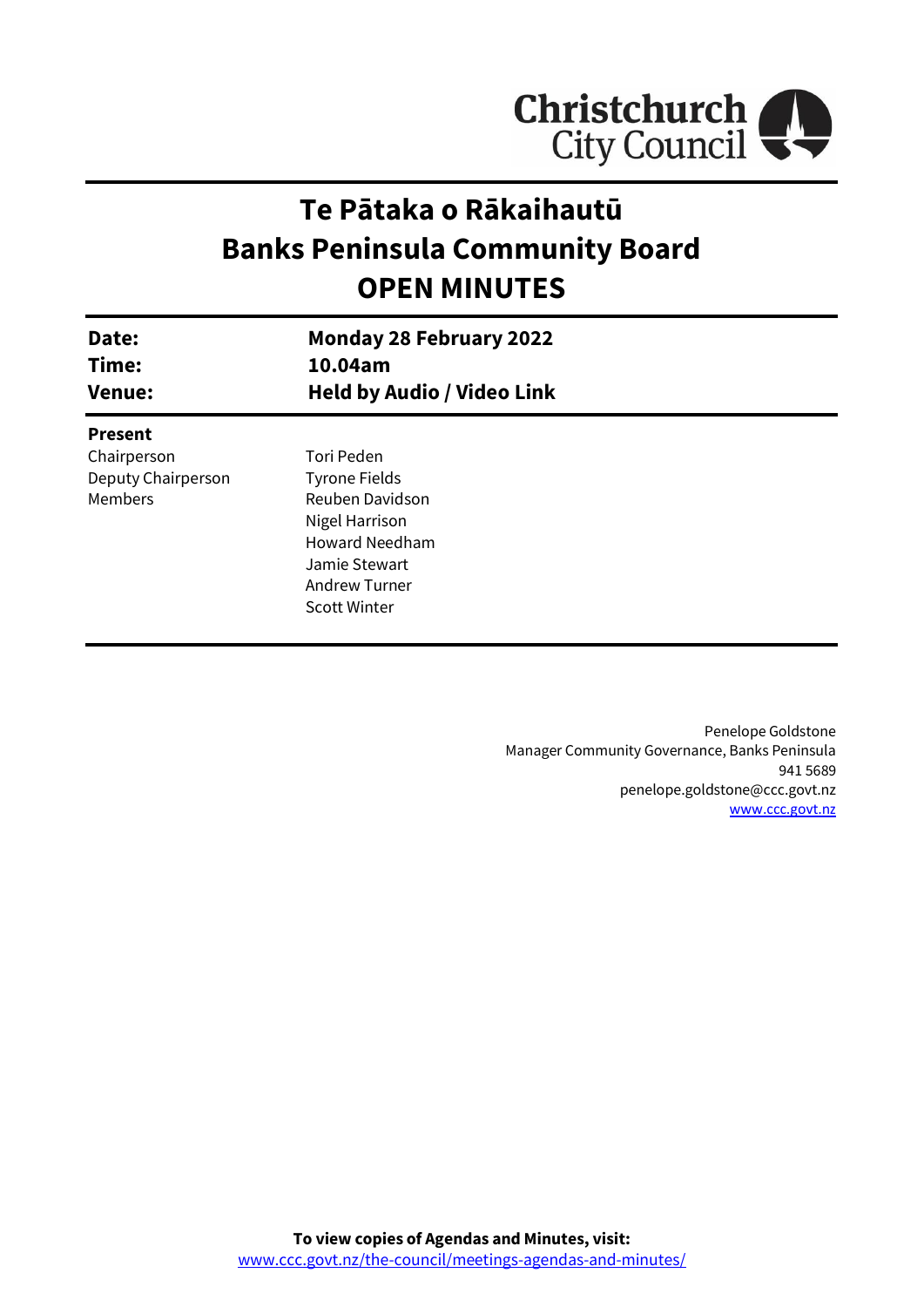

- **Part A Matters Requiring a Council Decision**
- **Part B Reports for Information**
- **Part C Decisions Under Delegation**

### **Karakia Tīmatanga**: Tyrone Fields

The agenda was dealt with in the following order.

### **1. Apologies Ngā Whakapāha**

**Part C Community Board Decision**

No apologies were received.

## **2. Declarations of Interest Ngā Whakapuaki Aronga**

#### **Part B**

There were no declarations of interest recorded.

#### **3. Confirmation of Previous Minutes Te Whakaāe o te hui o mua**

#### **Part C Community Board Resolved BKCB/2022/00007**

That the minutes of Te Pātaka o Rākaihautū Banks Peninsula Community Board meeting held on Monday, 14 February 2022 be confirmed.

Reuben Davidson/Andrew Turner **Carried**

## **4. Public Forum Te Huinga Whānui**

#### **Part B**

#### **4.1 Joe Jagusch**

Joe Jagusch was scheduled to speak to the Board about providing freely accessible water activity hires from the White Gates, opposite 7 Park Terrace Lyttelton, but was not in attendance.

## **5. Deputations by Appointment Ngā Huinga Whakaritenga**

#### **Part B**

There were no deputations by appointment.

### **6. Presentation of Petitions Ngā Pākikitanga**

#### **Part B**

There was no presentation of petitions.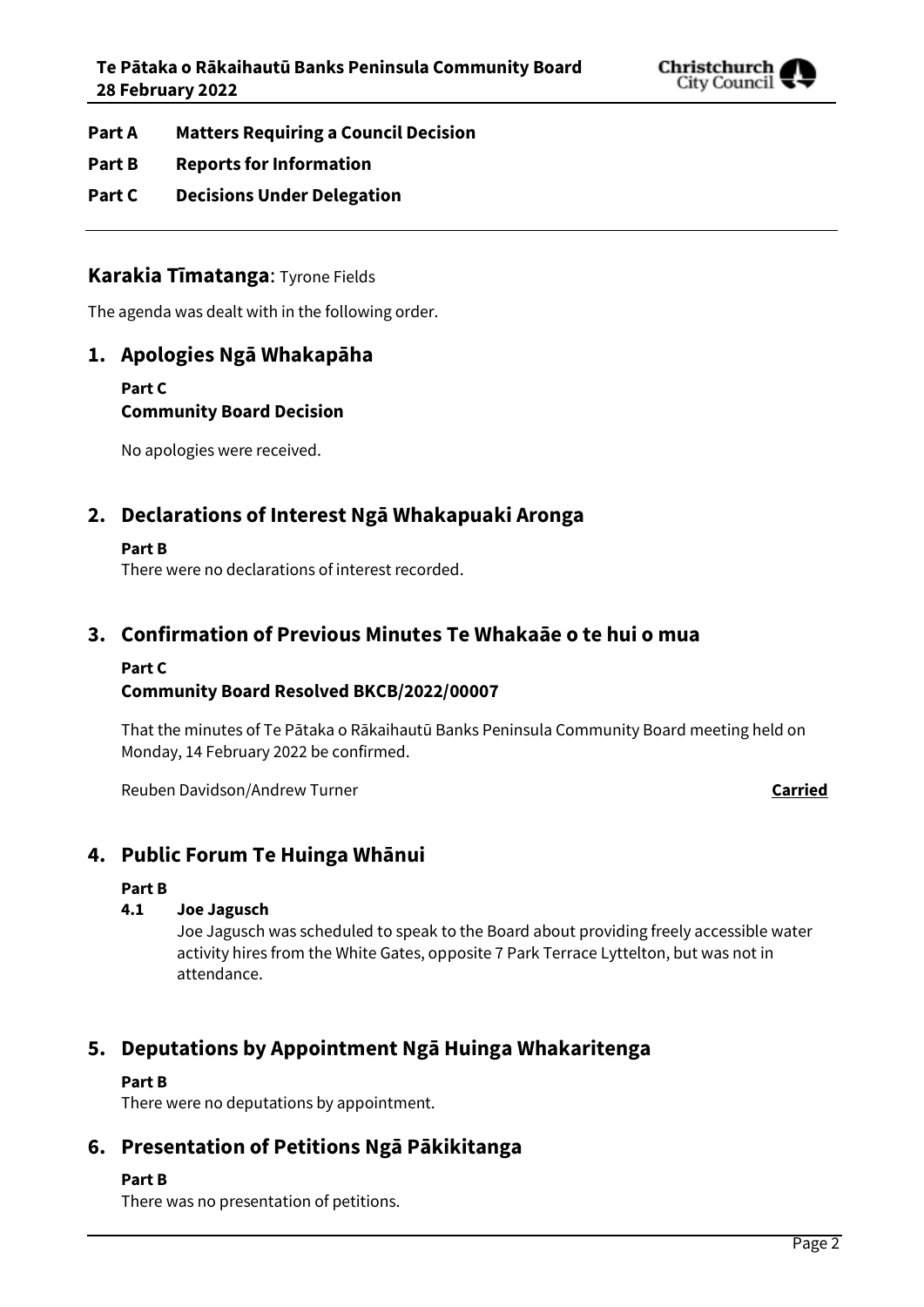

## **7. Reserve Management Committee Meeting Minutes Community Board Resolved BKCB/2022/00008**

#### **(Original Officer Recommendation Accepted without Change)**

#### **Part B**

That Te Pātaka o Rākaihautū Banks Peninsula Community Board:

- 1. Receive the minutes of the following Reserve Management Committees:
	- Duvauchelle Reserve Management Committee 13 December 2021

Jamie Stewart/Nigel Harrison **Carried**

## **8. 164 Pawsons Valley Road, Duvauchelle - Licence to occupy legal road Board Discussion**

The Board commented on the number of instances in which it has addressed the issue of buildings on unformed legal roads (paper roads) around the Banks Peninsula Ward, and noted that it has been Council policy to address these issues on a case by case basis, generally when a property comes up for sale or transfer. The Board questioned whether there was a register of these requests and their resolutions, or whether information such as a Frequently Asked Questions document was available to individuals (e.g., prospective buyers) looking for information about the process for requesting a deed of license to allow for occupation of part of an unformed road.

The Board further discussed the timeframe from a request to resolution, and whether there was information available that outlined how long a licence request or road stopping process might take. Staff noted that the road stopping process could take at least six months, and additional time would be needed through the sale and purchase process, so one year would not be unreasonable.

The Board sought to amend the resolution to include the steps needed to formalise the formed section of Pawsons Valley road, as legal road reserve, where it currently crossed private land, and carry out the road stopping of the legal road crossing 164 Pawsons Valley Road.

Buildings on Legal Road - Staff undertook to provide information to the Board on what material the Council had publicly available for people seeking information about buildings on legal road.

#### **Officer Recommendations Ngā Tūtohu**

That Te Pātaka o Rākaihautū Banks Peninsula Community Board recommends that the Council:

- 1. Approve the application to encroach on the legal road at 164 Pawsons Valley Road, Duvauchelle as shown in Attachment A, which consists of the front portion of this existing house.
- 2. Grant delegated authority to the Property Consultancy Manager to negotiate and enter into the Deed of Licence in accordance with the Council's standard terms and conditions including, but not limited to:
	- a. A term of 35 years less one day;
	- b. A rental of \$169 p.a. plus GST;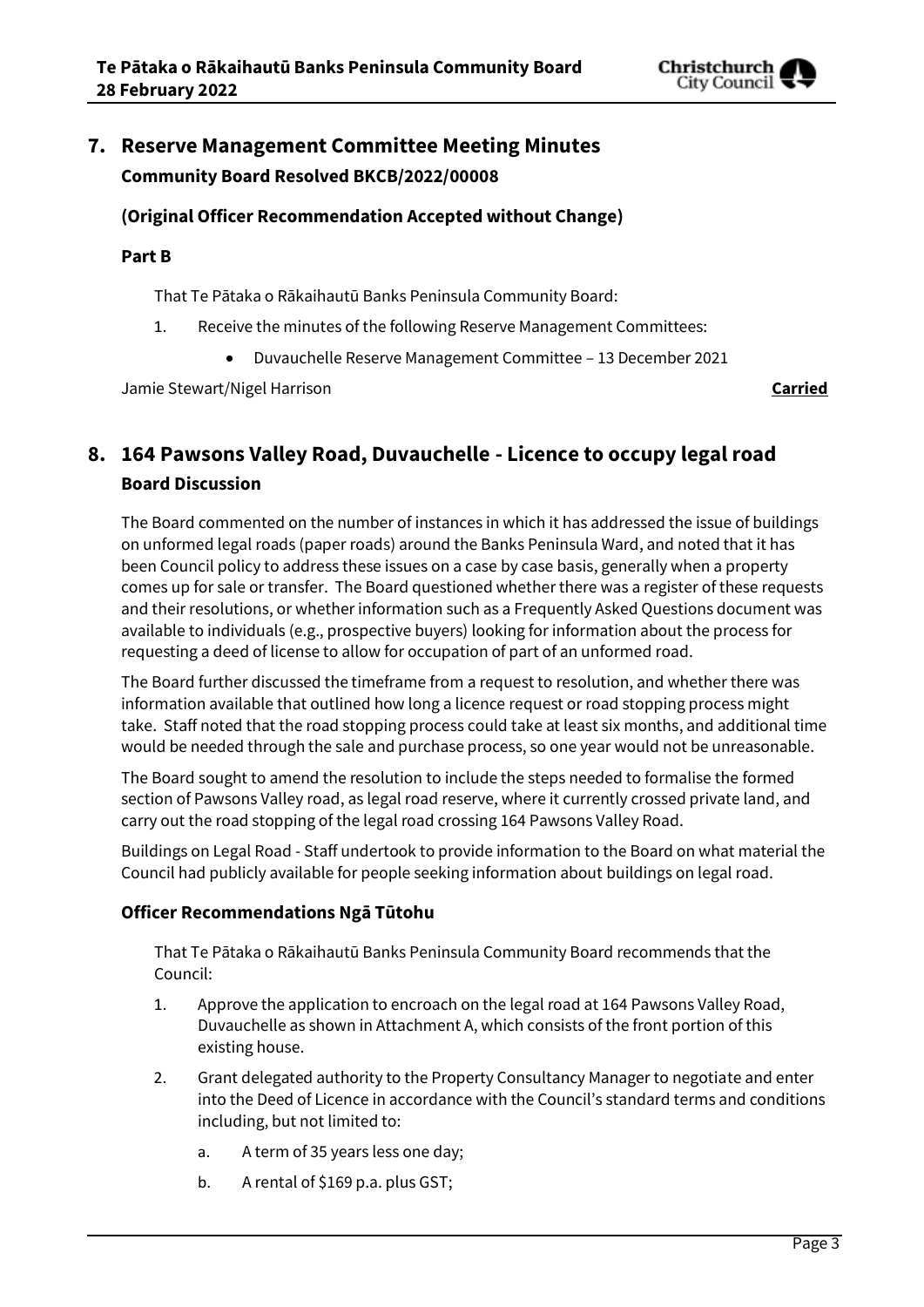

- c. The licensee must hold public indemnity insurance of at least \$2m;
- d. The public's right of access is not obstructed;
- e. Reassessment of the licence if the structure is reconstructed; and,
- f. Council will not be responsible for the repair and/or replacement of the structure in the event of a seismic event or other loss.

#### **Community Board Decided BKCB/2022/00009**

#### **Part A**

That Te Pātaka o Rākaihautū Banks Peninsula Community Board recommends that the Council:

- 1. Approve the application to encroach on the legal road at 164 Pawsons Valley Road, Duvauchelle as shown in Attachment A, which consists of the front portion of this existing house.
- 2. Grant delegated authority to the Property Consultancy Manager to negotiate and enter into the Deed of Licence in accordance with the Council's standard terms and conditions including, but not limited to:
	- a. A term of 35 years less one day;
	- b. A rental of \$169 p.a. plus GST;
	- c. The licensee must hold public indemnity insurance of at least \$2m;
	- d. The public's right of access is not obstructed;
	- e. Reassessment of the licence if the structure is reconstructed; and,
	- f. Council will not be responsible for the repair and/or replacement of the structure in the event of a seismic event or other loss.
- 3. Request staff to carry out the necessary steps to formalise as legal road reserve, the section of Pawsons Valley Road where the carriageway is currently formed over private land at 169 Pawsons Valley Road, and also to carry out the road stopping of the unformed legal road that currently crosses 164 Pawsons Valley Road.

Tori Peden/Reuben Davidson **Carried**

Item - 9. Te Oka Reserve – Deed of License - Grazing - has been moved to another part of the document.

## **10.Head to Head Walkway Charteris Bay**

#### **Board Discussion**

The Board discussed the support from the Head to Head Walkway Working Party and the community, for the walkway to go around Marine Drive in Charteris Bay, even though this particular route had not been a part of the Council consultation. Staff noted that potential future development of this preferred route would be complicated by the necessary roading improvements that would be required, as well as coastal hazard adaption planning. Because of these challenges, and a lack of any funding for this in the Long Term Plan, staff recommended that other sections of the Walkway be prioritised to ensure continued progress.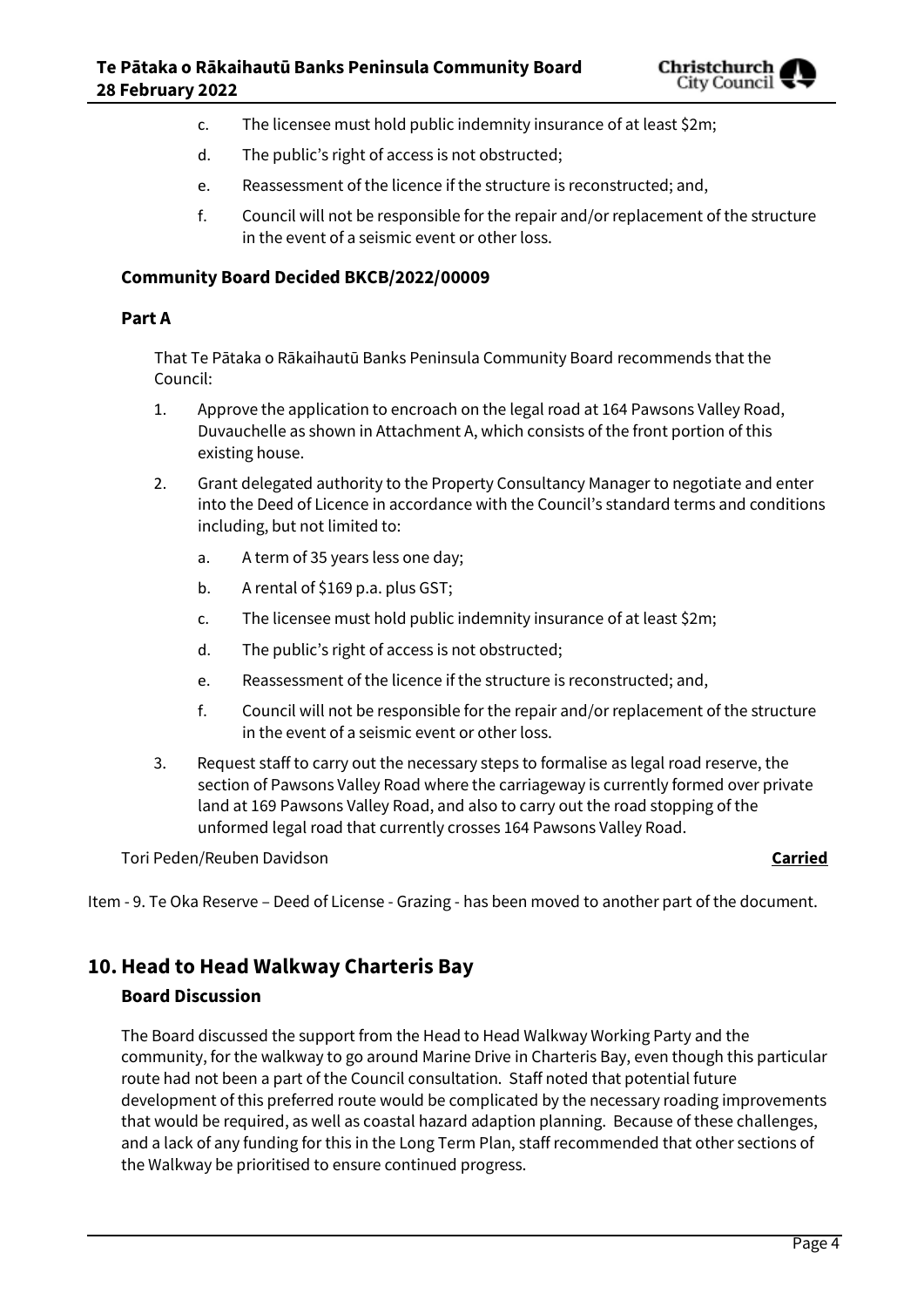The Board shared concerns about the safety of the pedestrians using the roadway from Traffic Cop corner to the southern intersection of Andersons Road, and discussed options about how pedestrian safety might be improved in the short-term, for example placing rocks between pedestrians and the roadway. Staff noted that the speed limit in this area had recently been reduced, and remarked that any safety measures put in place would need to accommodate all community members, the vulnerable, families, the elderly, disabled, etc. Staff shared that they would be making a site visit in the coming week to assess the roadway and safety issues and would provide a memo to the Board outlining their findings and next steps.

The Board amended the Officer Recommendation to acknowledge the challenges facing the Charteris Bay section of the track and how this might be progressed in the future. It also added points three and four, noting its concerns about pedestrian safety and seeking a short-term solution, as well as requesting a meeting of the Working Party to address how the Walkway could be progressed beyond this section.

#### **Officer Recommendations Ngā Tūtohu**

That Te Pātaka o Rākaihautū Banks Peninsula Community Board:

- 1. Receive the information in the Head to Head Walkway Charteris Bay Report
- $2.$ Acknowledges that there is no budget identified in the current Long Term Plan and staff will not be progressing this section of the walkway at this stage.

#### **Community Board Resolved BKCB/2022/00010**

#### **Part C**

That Te Pātaka o Rākaihautū Banks Peninsula Community Board:

- 1. Receives the information in the Head to Head Walkway Charteris Bay Report.
- $2.$ Agrees that the roadway on Marine Drive in Charteris Bay has financial and coastal hazard implications, and that this potential section of the Walkway will be progressed as part of future road planning, while other sections of the Head to Head Walkway are prioritised.
- 3. Notes its concerns about pedestrian safety on this section of Marine Drive between Traffic Cop corner to the southern intersection of Andersons Road , which is currently well-used by pedestrians, and requests that staff investigate and carry out some shortterm safety improvements.
- 4. Requests that a meeting of the Head to Head Walkway Working Party be convened to explore ways to promote and progress the Walkway, in partnership with staff and the community.

Howard Needham/Tyrone Fields **Carried**

Board member Scott Winter left the meeting at 11am during the consideration of Item 10.

## **9. Te Oka Reserve- Deed of Licence- Grazing**

#### **Board Discussion**

Staff provided a brief overview of the request to grant a grazing license to Kennethmont Farms Ltd for grazing part of Te Oka Reserve on the south facing side of Banks Peninsula. The Board did not raise any further questions of staff and accepted the staff recommendation without change, noting that the recommendation was in accordance with the reserve management plan.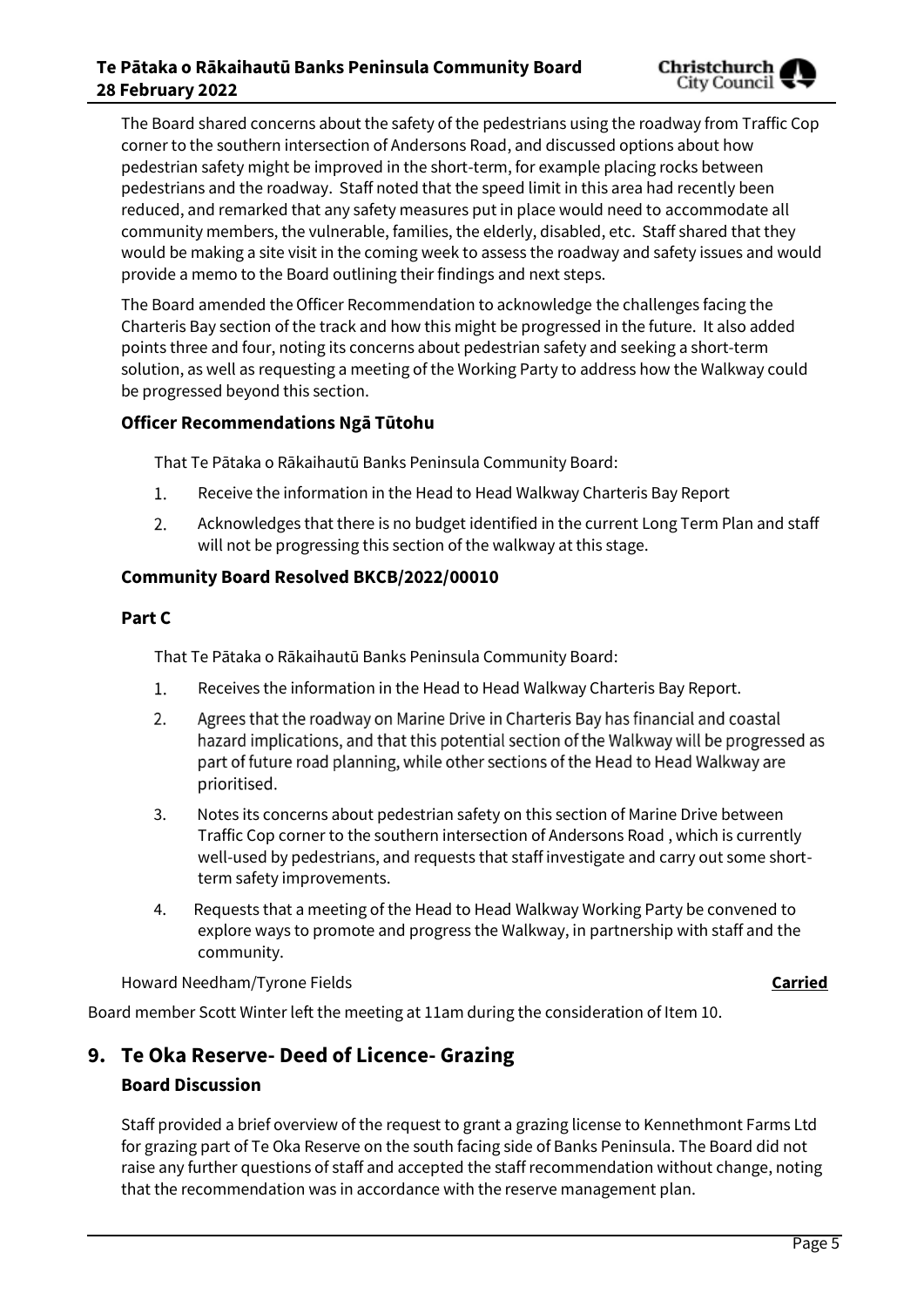

#### **Community Board Resolved BKCB/2022/00011**

#### **(Original Officer Recommendation Accepted without Change)**

#### **Part C**

That Te Pātaka o Rākaihautū Banks Peninsula Community Board:

- Accept Kennethmont Farms Ltd's proposal to graze Te Oka Reserve. 1.
- $2.$ Grant a licence to graze for a period of three years with one right of renewal pursuant to s73 and s53 of the Reserves Act 1977 and subject to public notification, to Kennethmont Farms Ltd for an area approximately 267ha, being part of sec 19 Kinloch Settlement CB5A/221, sec 20-21 Kinloch Settlement CB13K/769, Pt sec 26 Kinloch Settlement CB39B/832 as shown in the plan described as Attachment A of the agenda for this meeting.
- Authorise the Manager Property Consultancy to conclude and administer all necessary 3. licence negotiations and documentation.

Tori Peden/Reuben Davidson **Carried**

## **11. Elected Members' Information Exchange Te Whakawhiti Whakaaro o Te Kāhui Amorangi**

#### **Part B**

Elected members exchanged the following information:

- Le Bons Bay recovery after the December storms and flow of water issues importance of Council and Environment Canterbury communication regarding responsibilities.
- Akaroa Wastewater Community Reference Group great outcomes and improvements seen to date as a result of the Group meetings, which developed good engagement with the community.
- Reserve Management Committee meeting minutes accessibility to the public online or through some other means.
- John Jameson Lookout Summit Road Society project is progressing well.
- Lyttelton Port Seafarers Committee inaugural meeting –Board Member Tyrone Fields elected as vice chairperson.
- Te Ahu Pātiki Park Board of Trustees deed to be signed soon and can begin fundraising.
- Water Zone Committee visit to Purau wonderful restoration of waterways including native plantings.

Board Member Scott Winter returned to the meeting at 11.51am during Item 11.

#### **11.1 Gutter / Weed Maintenance on Rue Lavaud, Akaroa**

The Board heard that there were weeds and other plants growing in the gutter on Rue Lavaud in Akaroa, including a tomato plant bearing unripened fruit. A Snap/Send/Solve had been submitted, but had resulted in no action. Board members questioned who was responsible for the maintenance of the gutters, and what the level of service was for weed removal.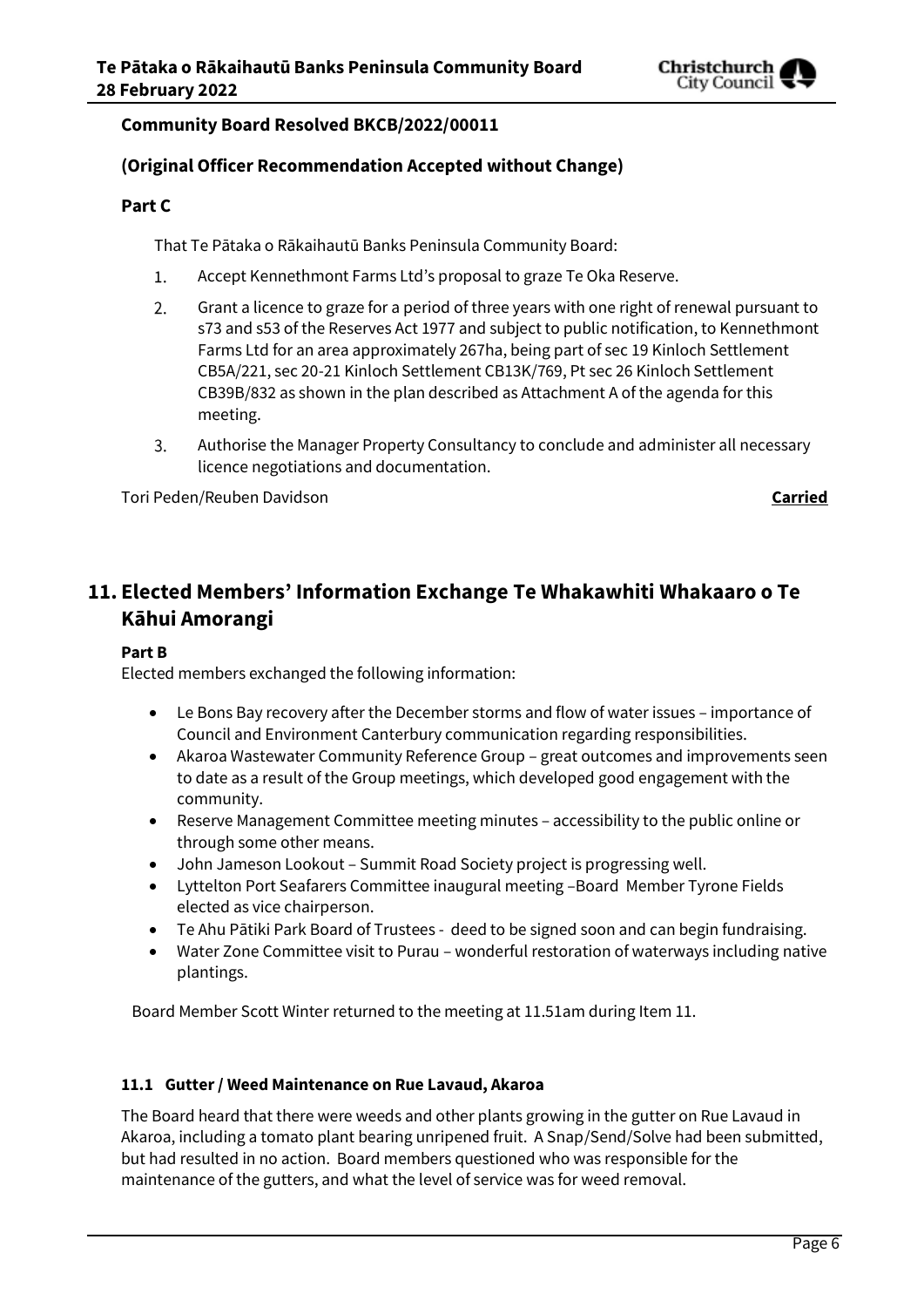

#### **Part B**

That Te Pātaka o Rākaihautū Banks Peninsula Community Board:

1. Requests that staff provide information, by way of a memorandum to the Board, about who is responsible for maintaining the gutters on Akaroa's main street, why the gutters have not been cleared of weeds for some time, and when remedial action can be expected.

#### **11.2 Akaroa Fire Bell**

It was reported that the historic Akaroa fire bell had apparently gone missing. It was questioned whether staff have moved the bell to a different location, or whether it may have been stolen.

#### **Part B**

That Te Pātaka o Rākaihautū Banks Peninsula Community Board:

1. Request information from staff on whether they know the whereabouts of the Akaroa Fire Bell.

#### **11.3 Stormwater Works - Oxford Street and Ripon Street, Lyttelton**

#### **Part B**

That Te Pātaka o Rākaihautū Banks Peninsula Community Board:

1. Request information from staff as to what work was being carried out on the road and the historic brick barrels in Oxford Street and Ripon Street, Lyttelton, and whether residents had received prior notice of the works.

#### **11.4 Evans Pass Roadworks Plans**

#### **Part B**

That Te Pātaka o Rākaihautū Banks Peninsula Community Board:

1. Requests staff to provide information to the Board about any proposed road closures or upgrades to Evans Pass this year, when any planned roadworks are set to begin, and how long the roadworks are estimated to take.

#### **11.5 Lyttelton Craft and Fair Market**

#### **Part B**

That Te Pātaka o Rākaihautū Banks Peninsula Community Board:

1. Request information from staff on progress with the application from the Lyttelton Craft and Treasure Market to utilise Albion Square, Lyttelton as the site for the market, now that the market can no longer be held at Collets Corner.